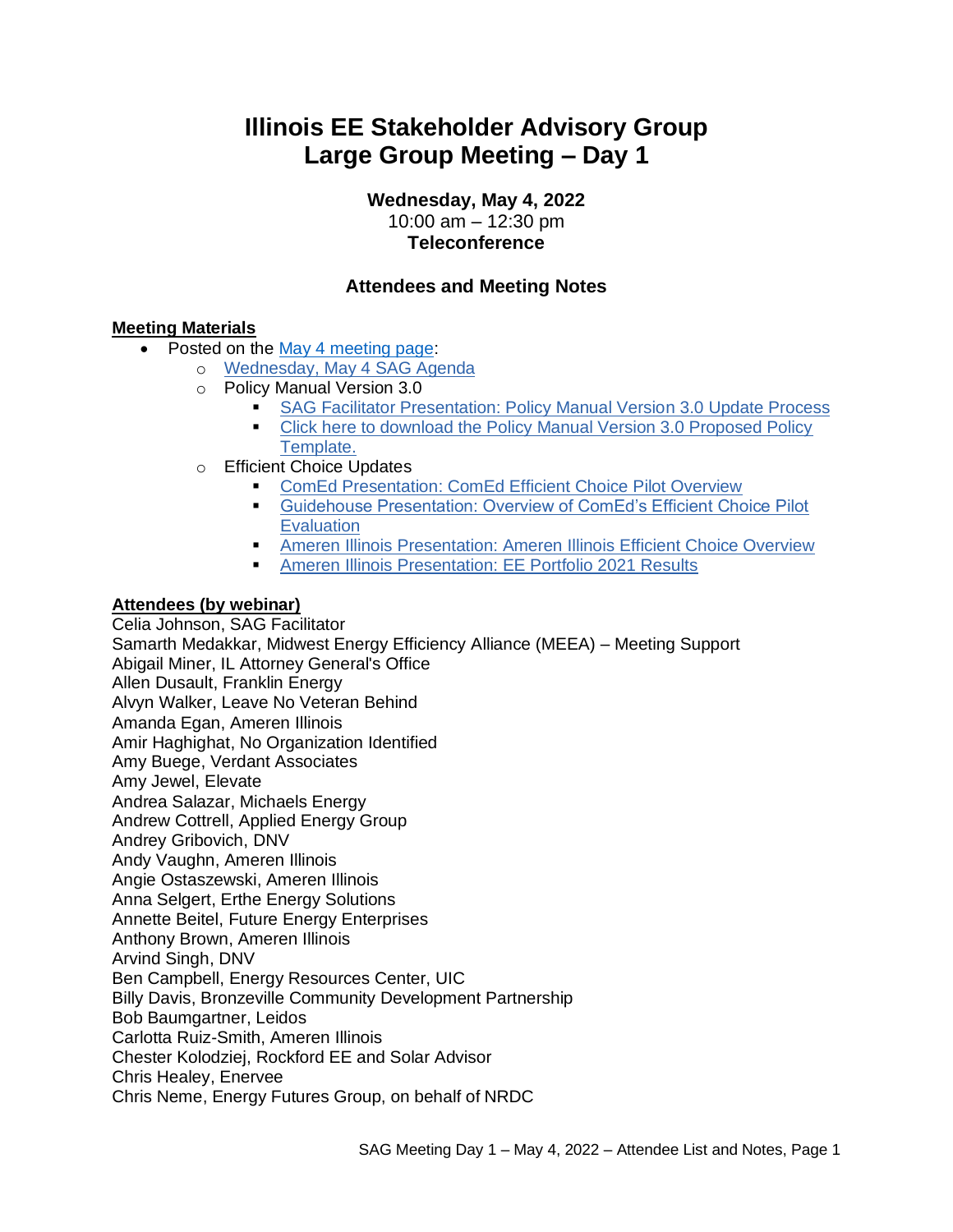Christina Pagnusat, Peoples Gas & North Shore Gas Christopher Vaughn, Nicor Gas Claire Flaherty, Cascade Energy Clayton Schroeder, Resource Innovations Cynthia Segura, Citizens Utility Board David Kilgore, Ameren Illinois Deb Dynako, Slipstream Demi Charalab, Franklin Energy Dheeraj Kodi, Resource Innovations Erin Stitz, Applied Energy Group Erin Daughton, ComEd Ethan Barquest, Verdant Associates Evan Tincknell, Opinion Dynamics Fernando Morales, Ameren Illinois Fred Wu, Aiqueous Gregory Norris, ACES 4 Youth Haley Keegan, Resource Innovations Hannah Collins, Leidos Jamika Welch, Resource Innovations Jason Fegley, Ameren Illinois Jean Gibson, Peoples Gas & North Shore Gas Jennifer Morris, ICC Staff Jenny George, Ameren Illinois Jim Dillon, Ameren Illinois Jim Fay, ComEd Jim Jerozal, Nicor Gas Jimmy Faggett, Ameren Illinois John Carroll, Ameren Illinois John Lavallee, Leidos Jordan Losiak, ComEd Josh Payne, SEEL Julia Friedman, Oracle Kevin Johnston, Green Homes Illinois K.C. Doyle, ComEd Kalee Whitehouse, VEIC Katherine Elmore, Community Investment Corp. Kathy Johnston, Kathy Johnston Keith Goerss, Ameren Illinois Kelly Mulder, Mulder Consulting Ken Woolcutt, Ameren Illinois Kristol Simms, Ameren Illinois Laura Goldberg, NRDC Lawrence Kotewa, Elevate LaJuana Garret, Nicor Gas Lorelei Obermeyer, CLEAResult Mark Szczygiel, Nicor Gas Mark Milby, ComEd Mark van Eeghen, Guidehouse Martha White, Nicor Gas Mary Ellen Guest, Chicago Bungalow Association Matt Armstrong, Ameren Illinois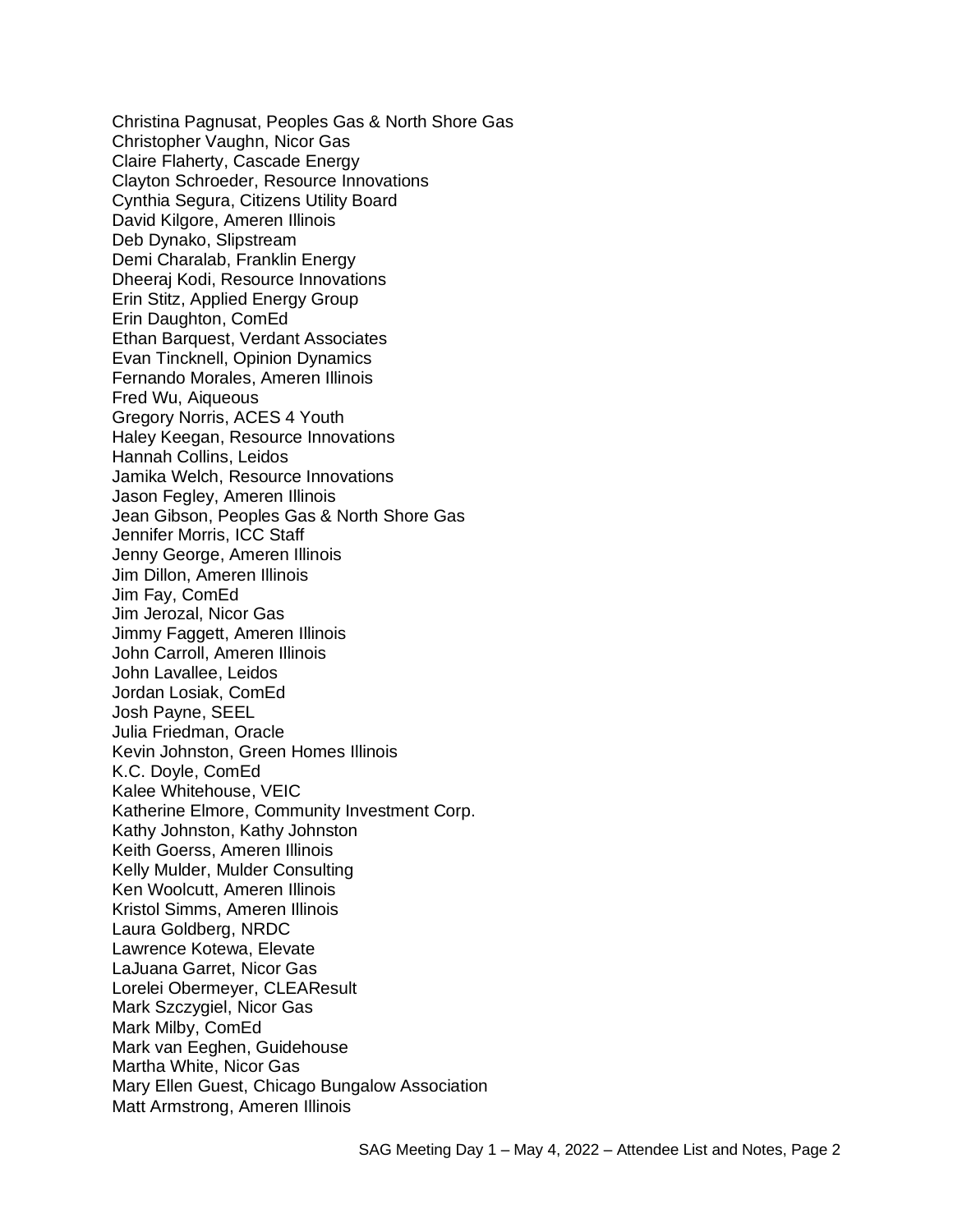Matt Huffman, 360 Energy Group Max Michelotti, Power Takeoff Michael Pittman, Ameren Illinois Michael Brandt, No Organization Identified Molly Graham, MEEA Monique Leonard, Ameren Illinois Naomi Davis, Blacks in Green Nate Yemm, Leidos Neil Curtis, Guidehouse Nick Lovier, Ameren Illinois Omayra Garcia, Peoples Gas & North Shore Gas Patricia Plympton, Guidehouse Philip Mosenthal, Optimal Energy, on behalf of IL AG and NCLC Randy Gunn, Tierra Resource Consultants Randy Opdyke, Nicor Gas Rebecca McNish, ComEd Rick Tonielli, ComEd Rohith Mannam, Nicor Gas Ryan Kroll, Driftless Energy Sam Stahl, Ameren Illinois Samarth Medakkar, MEEA Scott Allen, Citizens Utility Board Scott Shvartsman, Future Energy Enterprises Stephanie Robinson, Ameren Illinois Stephen Robinson, Northwest Austin Council Susan Buck, ComEd Sy Lewis, Meadows Eastside Community Resource Organization Tamika Cole, Walker-Miller Energy Services Tammy Jackson, Ameren Illinois Tara Cunningham, Rinnai Thomas Drea, Ameren Illinois Thomas Manjarres, Peoples Gas & North Shore Gas Tina Grebner, Ameren Illinois Tisha Burnside, Resource Innovations Travis Hinck, GDS Associates Vince Gutierrez, ComEd Wade Morehead, Morehead Energy Wael El-Sharif, 360 Energy Group Wisit Kumphai, ComEd Zach Ross, Opinion Dynamics

### **Opening & Introductions**

*Celia Johnson, SAG Facilitator*

Purpose of May 4<sup>th</sup> meeting:

- 1. For the SAG Facilitator to present an overview of the Policy Manual Version 3.0 update process;
- 2. For ComEd and Ameren Illinois to report-out on their Efficient Choice website findings; and
- 3. For Ameren Illinois to report-out on 2021 EE portfolio progress.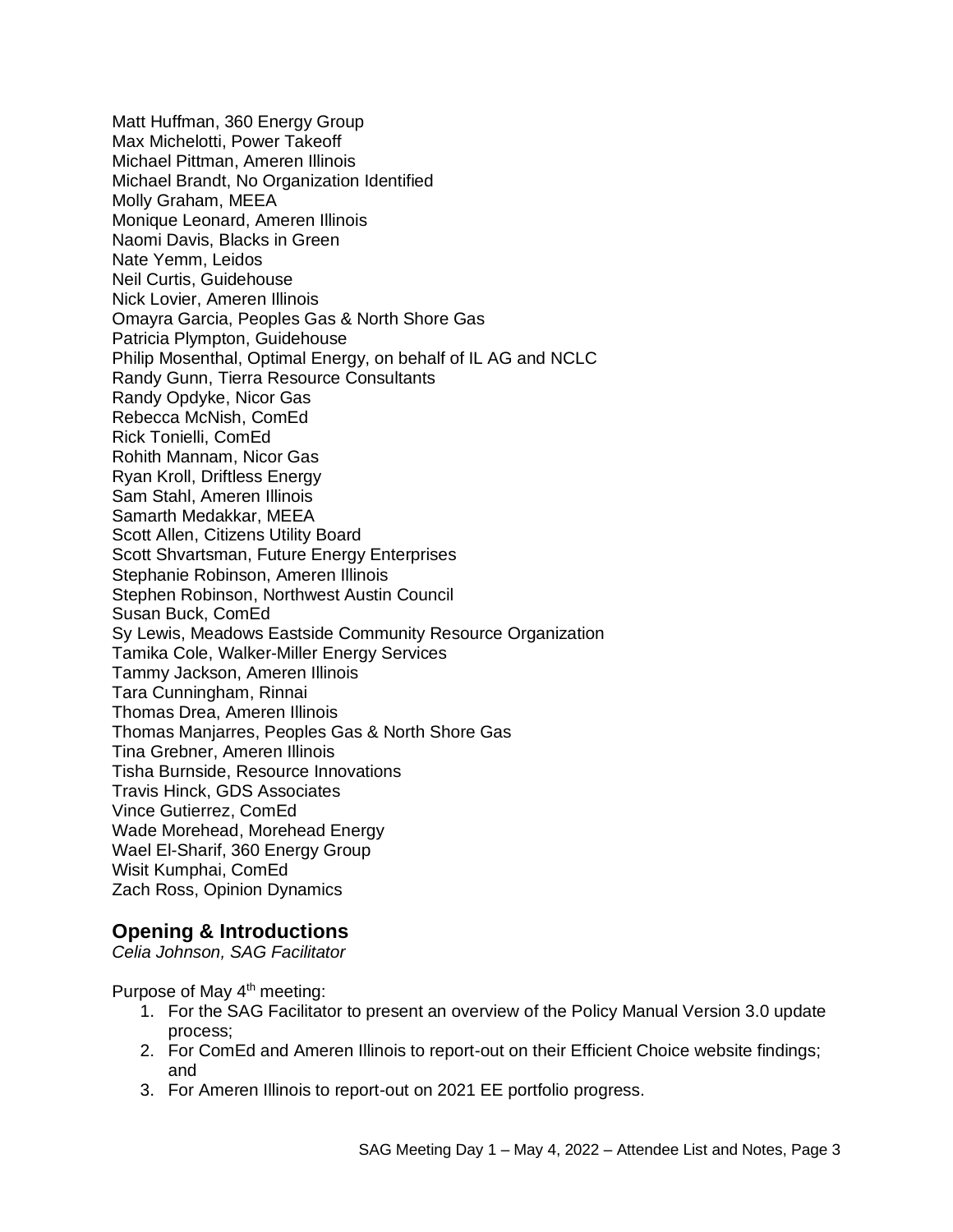# **Policy Manual Version 3.0 Update Process**

*Celia Johnson, SAG Facilitator*

Agenda of presentation

- Background on IL EE Policy Manual
- Examples of policies
- Overview of IL-TRM Policy Document
- Key points on the update process
- Opportunity to submit policy proposals

Background on Policy Manual

- Policy Manual provides guiding principles for electric and gas EE programs in IL. Policies derived from ICC orders, best practices, procedures developed over several years.
- Policy Manual has stated goals (reduce litigation, disallowance, clarity and certainty, and policy framework for cost-effective portfolios)
- History of updates to Policy Manual
- Examples of Policy Manual policies. Shared what a "policy" is
- Policy Manual is separate IL-TRM V3.1 policy document (linked in presentation)
	- o Common reference document consistent TRM values
	- o Policy Manual provides guidance on TRM update process
	- $\circ$  Typically, SAG focuses on policy discussions and TRM focuses on technical measure updates

Policy Manual Update Process Overview

- Discuss and reach agreement on V3, and may include update to TRM policy document, if needed
- Participation in process (subcommittee) is open to all
- Final consensus will be between utilities and non-financially interested stakeholders
- Timing of process is June-December 2022 (December 1 is goal within stipulations to finalize new version updates)
- Previous updates have taken a calendar year; this year's process is shortened to 6 months
- Kickoff meeting (June  $23<sup>rd</sup>$ ) is opportunity to present proposals and discuss initial questions/feedback
- Anyone who is interested can submit a policy proposal
	- $\circ$  Due date is Friday, June 10<sup>th</sup>
	- o Submissions will be posted on SAG website
	- $\circ$  Policies submitted after the deadline will not be considered unless there is consensus among the group for adding policies to the consideration list
- Stakeholders encouraged not to propose changes to current policies, which already have consensus, or otherwise explain to committee

Next steps:

- Reach out to SAG Facilitator [\(Celia@CeliaJohnsonConsulting.com\)](mailto:Celia@CeliaJohnsonConsulting.com) if you would like to join the Policy Manual Subcommittee
- June  $23<sup>rd</sup>$  kick-off meeting is scheduled in-person with webinar option; everyone who proposes policy will be invited to present and answer questions/discuss
- SAG Facilitator will present subcommittee plan schedule and request final feedback.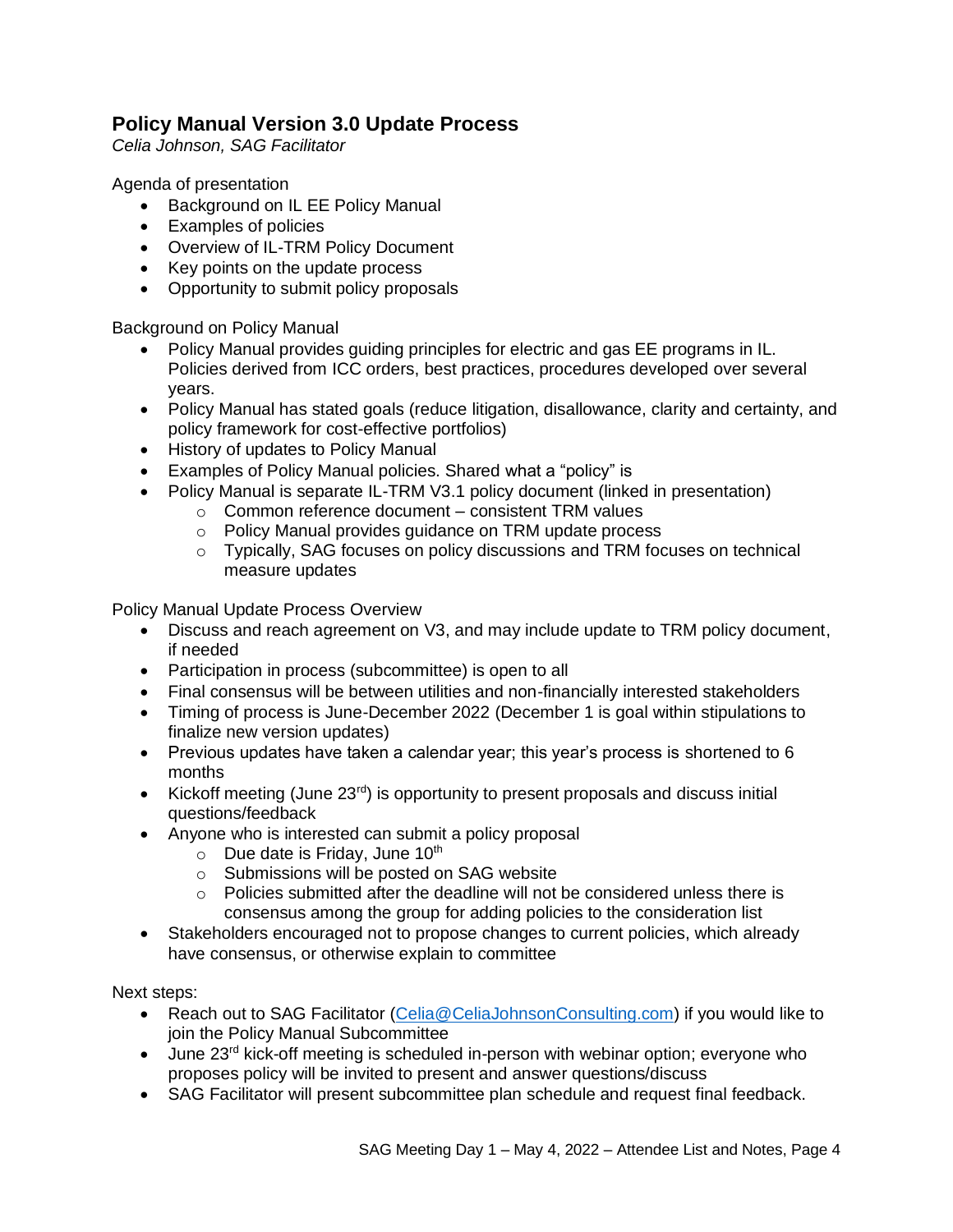# **ComEd Efficient Choice Website**

*Mark Milby, ComEd; Mark van Eeghan, Guidehouse*

Pilot Background

- Centered on EE; primary metric to influence customers' decisions; products are rated based on their efficiency using the Enervee Score
- Includes a wide range of applications
- Presents information so as to influence and inform customers
- Can we confirm through evaluation that this site does influence customers? What are the net savings achievable?
	- o First, offer as a free resource, complimenting current programs
	- $\circ$  Secondly, the site can potentially replace certain downstream rebates

Pilot Evaluation Goals – key evaluation questions

- Can the program be evaluated?
- What are the claimable net savings?

Evaluation Approach

- 4 Steps; focused on customer surveys and collecting proofs of purchases
	- o Engineering analysis
		- $\circ$  Visitor statistics (which site visitor visited which page?) Informs where surveys go and understanding customer population.
		- $\circ$  Did the customer decide to make a purchase? Determined a purchase rate. If they made a purchase, requested a proof of purchase to determine efficiency rate – did the customer purchase baseline equipment or an efficient product in the TRM? Used responses to determine NTG ratio.
- Sampling Design
- Key findings and results from Evaluation
	- $\circ$  The program can be evaluated; estimated net savings of 205 MWh in 2021
	- $\circ$  Vast majority of savings derived from fridges, clothes washers and clothes dryers
	- o 2 out of 3 received a rebate

#### **Discussion**

*[Cynthia Segura] Were available rebates or incentives highlighted for customers through this tool?*

*[Mark Milby] We did not; we weren't trying to hide rebates but rather to understand the site influence outside of rebates.* 

*[Chris Neme] What was the NTG ratio?*

*[Mark van Eeghen] Just over 0.6*

*[Chris Neme] 0.6 is high for an informational program. Almost 94% of savings came from rebated measures. AEP's similar program's evaluation results showed that the major rebated measures reflected less savings. Curious about how many other measures you had and why these measures dominated savings?*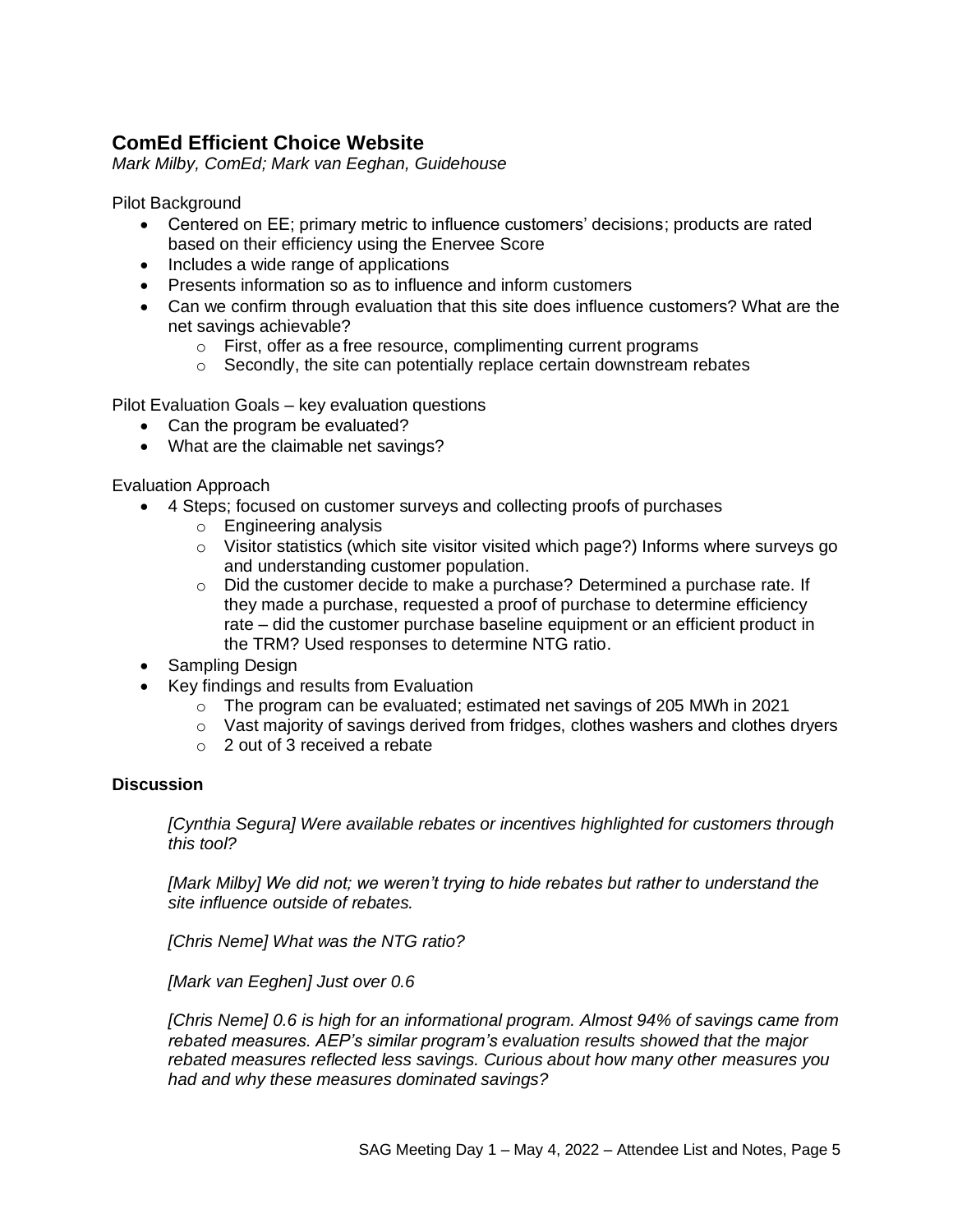*[Mark Milby] The way that the evaluation plan was designed required achieving a certain sample size. The pilot promoted these three measures to get a high survey response rate. We may see more savings if we marketed other appliances.*

*[Mark van Eeghan] Agreed. We looked at 15 measures; focused on three measures and extrapolated savings over the 12 additional measures. 100% of marketed focused on three measures to hit statistically significant. The decision to go for these three measures based on high unit energy savings and potential to achieve higher savings.* 

*[Mark Milby] Enervee team informed that these three measures represent most frequently visited measures.* 

*[David Kilgore] Does 2/3 receiving rebate impact realization rate on potential savings associated with this tool?*

*[Mark van Eeghan] Yes; this drives down less savings and removed to avoid doublecounting. Re realization rate, ComEd did not report ex-ante savings. No realization rate; we just evaluated savings without an ex-ante number to compare to.* 

Next Steps

- In 2021; transitioned to residential channels portfolio from pilot. While pilot did uncover savings, these are likely not high enough to replace appliance rebates. We'd like to add the rebates to the site.
- Discussing with Enervee to expand product categories. Product categories that they originally didn't turn on. Mentioned we'd list available rebates.
- Develop an Evaluation plan in 2022. Build off methodology and pilot.
- Considering savings from site are not very large; balance evaluation with expected savings.

### **Ameren Illinois Efficient Choice Website**

*Nick Lovier, Ameren Illinois*

- The closer the Enervee number is to 100, more efficient the model is. Also indicates estimated energy savings.
- ENERGY STAR Label vs Enervee Score
	- $\circ$  Enervee Score  $\circledR$  creates a comparison between models this is an additional layer
	- o Zero-cost savings for efficient choice tools
- 2021 Survey Results
	- o Survey-based evaluation approach
	- o Applied IL TRM estimates
	- $\circ$  Evaluation estimated that the efficient choice tool contributed to efficient choice products
- Marketing tactics (6 categories)

#### **Discussion**

*[Jim Jerozal] For both ComEd and Ameren – have you calculated a TRC result based on the assumed savings you computed?*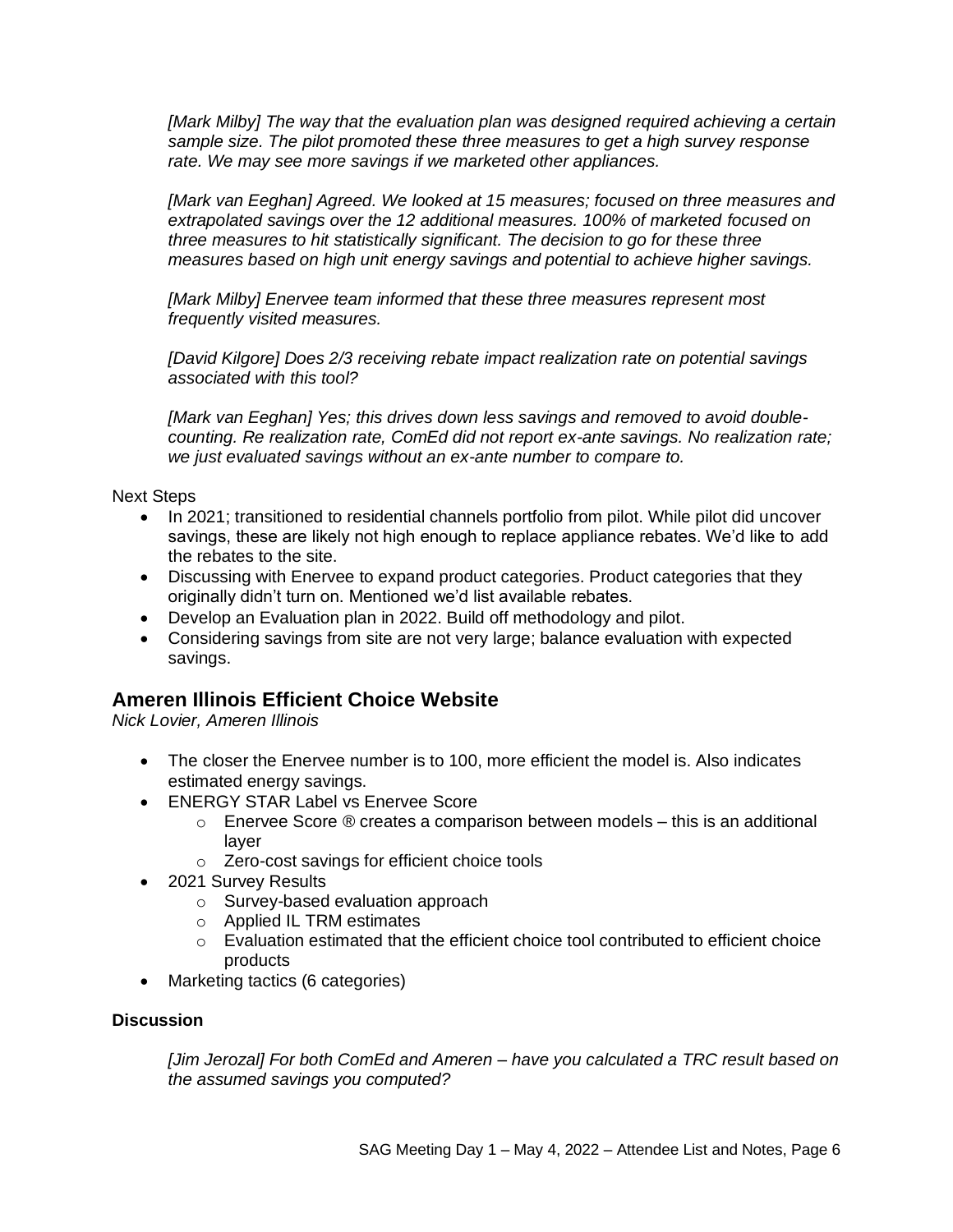*[Zach Ross] We are going to list a program specific TRC in the annual evaluation results. Draft will be available in the next few weeks.* 

*[Jennifer Morris] Are you treating the cost for the website as a non-incentive cost? Incremental cost for the measure?*

*[Zach Ross] Correct.* 

*[Mark van Eeghan] We have input tables to calculate the TRC but haven't done the calculation yet.* 

*[Mark Milby] Cost of new offering is admin (maintenance) and marketing for ComEd.* 

*[Chris Neme] You estimated MWh and Therms of savings from about 3,000 approx customers. Why wouldn't 2022 savings be significantly higher if you expect more traffic than in the pilot?* 

*[Matt Armstrong] You probably hit the distinction between site visits and active shoppers.* 

*[Chris Neme] It sounds like you think you'll be better on the electric side than gas side since you're full scall in 2022.*

*[Nick Lovier] Yes.*

*[Chris Neme] Have you thought about using this tool beyond the range of standard appliances included in it? Potential to leverage this to drive customers to higher impact measures, like HVAC equipment?*

*[Nick Lovier] No, I have not been a part of those discussions. Ameren has been very focused on the six categories aforementioned where they feel they can procure the most savings from. We can look into this as it evolves.*

*[Mark Milby] ComEd is looking out how we can expand to other product categories. As ComEd looks to develop a heat pump water heater offering, we could see this website play a role (this is one example). For HVAC, it's a more complicated measure with a different customer journey, so that will be more difficulty. But agree that this is an opportunity.* 

*[Fred Wu] AIC has been very focused on the AIC's Efficient Choice Initiative already includes heat pump water heaters.*

*[Chris Neme] Customers by many energy consuming appliances where there are many opportunities to purchase more efficient savings. But these appliances have low kWh savings. This had me wondering if you could use this more smaller measures as well as larger measures.* 

[Mark Milby] This is how we are thinking about it. There will always be a long-tail of *measures that wouldn't create many savings. This could be the "offering" for those, and we are considering the opportunity with larger measures.*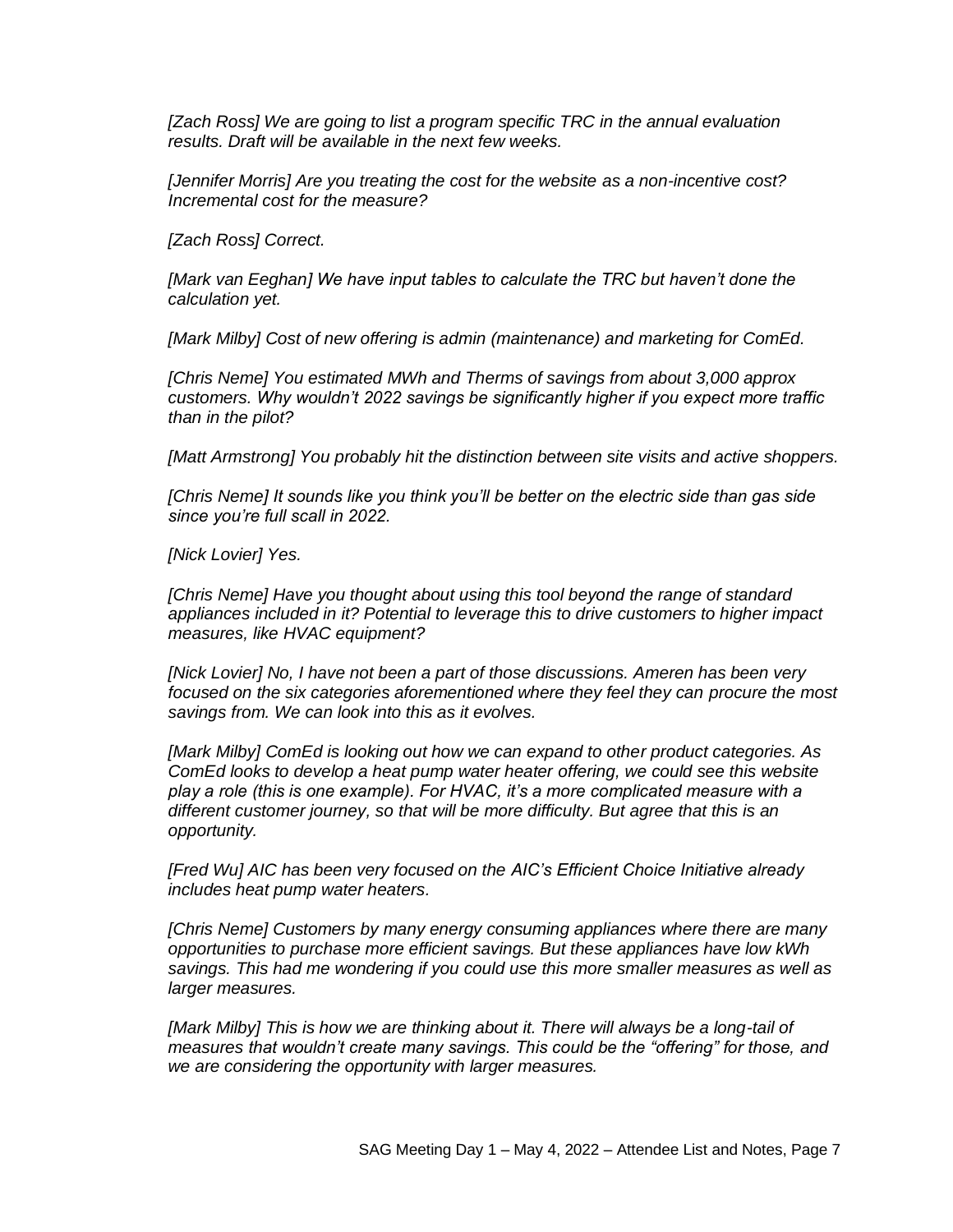*[Zach Ross] HPWH were the single biggest source of savings that we found in evaluation of the Efficient Choice tool. This aligns with your suggestion.*

*[Chris Neme] Even if they are taking a rebate, that's ok because it's giving you relatively inexpensive marketing for the rebate program.* 

## **Ameren IL Report-Out on 2021**

*Matt Armstrong, Jim Dillon & Angie Ostazewski, Ameren Illinois*

Portfolio Overview

- All numbers are from draft impact reports. Final reports received last Friday, so slide deck reflects draft report values.
- 2021 is the final year of our previous plan. At the beginning of the 2018 plan, we started with some workshops with stakeholders. These generated ideas to improve portfolio performance. Considered workshop performance. We have made an effort to make progress on those commitments. Beginning to see fruits of MDI (Market Development Initiative) effort ripen.

Preliminary Evaluated Savings & Spend

- Met 105% electric savings goal and 98% of gas savings goal
- Note: Cumulative gas goal for portfolio was exceeded; 143% of goal
- Exceeded spending in public housing and income eligible programs

#### COVID-19 Impacts

- More impacts in 2021 than in 2020.
- Seeing similar supply chain issues and inflation. Barriers for customers.

Smart Thermostats

• Met 145% of goal and 127% of stretch goal

Residential Review

• Slide shows savings achieved for electric and gas, with savings broken down by initiatives.

#### **Discussion**

*[Chris Neme] What are the measures driving savings on the gas side for retail products?* 

*[Matt Armstrong] Smart thermostats are a larger chunk.* 

*[Chris Neme] Non-IQ thermostats are the big chunk in retail products?* 

*[Matt Armstrong] Correct*

*[Fred Wu] Advanced thermostats and clothes washers make up the gas savings for AIC retail products.*

Additional Highlights

- Customer Service Partnerships
- Transition to Virtual Engagement to IQ Customers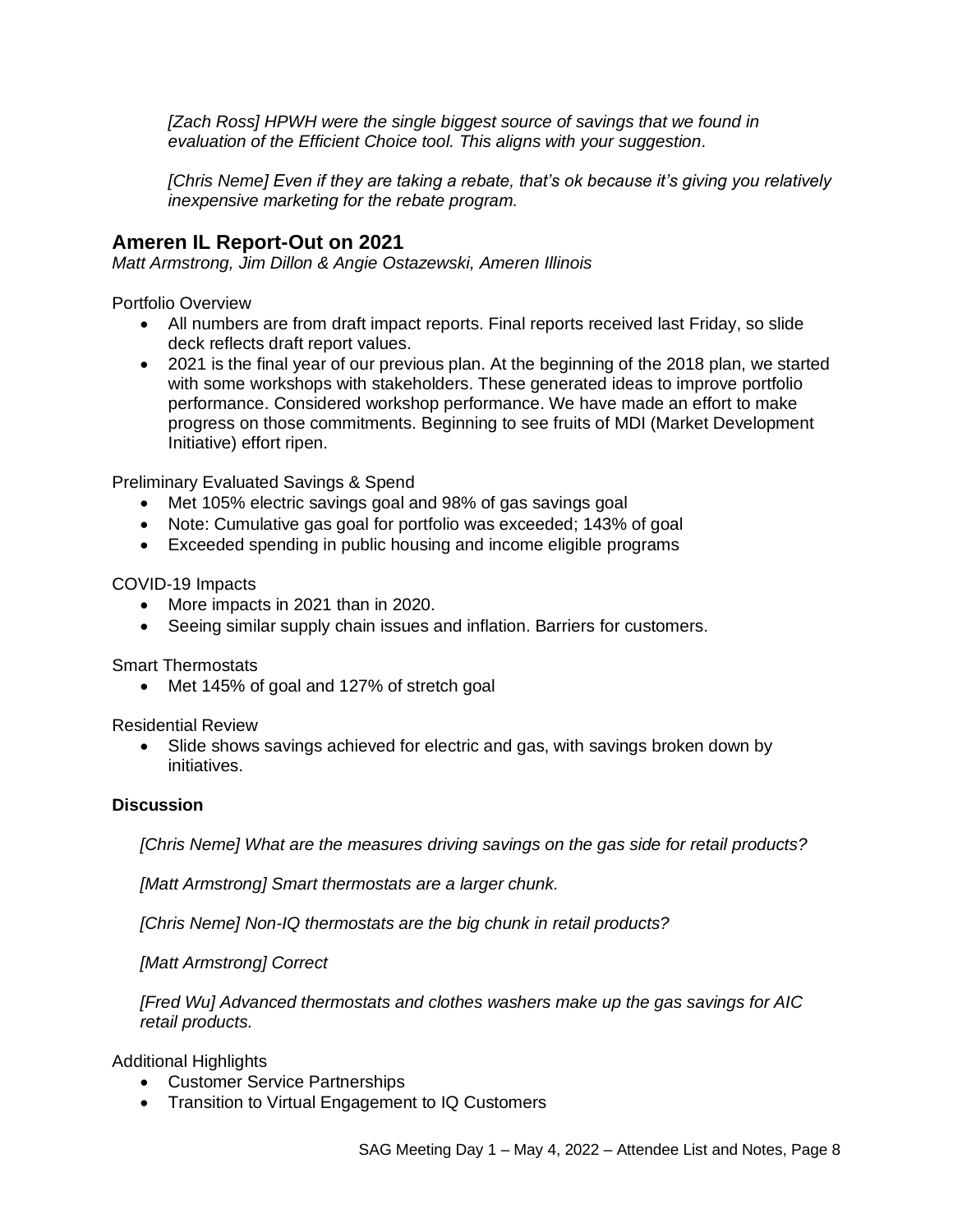- o Relative to PY20, we continued with SAVE kits. Installed during in-person assessment. Move customers to more deep saving measures through personal energy advisor.
- Program Highlight: Community Action Agency (CAA)
	- o Impacted by COVID-19
	- o Coordinated monthly with DCEO/IACAA/CAAs to cover impacts to staff, operations and products availability during COVID-19

#### **Discussion**

*[Chris Neme] Forecast of CAA jobs completed in 2022?*

*[Matt Armstrong] Plan 600 homes for 2022. Less agencies participating from the get-go so the number may be less.*

*[Chris Neme] IHWAP braided channel? You may have additional jobs for non-braided services with these agencies? Are you non-braided jobs independent of CAAs?*

*[Matt Armstrong] Yes. There are some agencies that participate in the non-braided channel. 415 homes is the current forecast for this channel.* 

Smart Savers

- Targets zip codes with high number of IQ customers; opt in program for customers that have shown interest in smart thermostats
- IN PY 2021, 6 active program allies 6 (57% of revenue) were minority or women owed; 2 were local and nonprofit (8% of revenue)

Joint Nicor Bloomington Normal Pilot

• This was a workshop commitment; took significant effort to stand up. Continue to see this channel grow. Will continue joint effort.

Multifamily: IQ and Market Rate

- Implementation of one-stop-shop continued; workshop helped us refine implementation.
- Electric resistance heat properties; identified those through usage data. This was a workshop commitment.
- 139 ductless heat pumps in IQ; 8 in market rate

Multifamily: Public Housing

- Similar to IQ and Market rate; one difference was the restrictions due to COVID-19
- Incentivized 16 ductless heat pumps; continue to see upward growth

Business Programs

- Slightly below electric goal, above gas goal (implementation plan goals)
- Shared key initiatives: standard contributed a lot to small business direct install. Standard and custom were the biggest contributors to business
- Started to see more programs slip due to COVID-19
- Network Lighting Controls
	- o Challenging; began with pilot in 2020. Seen slow growth in NLC. 9 projects in 2021
	- o Slide shows incentives. Generous incentives to garner more interest